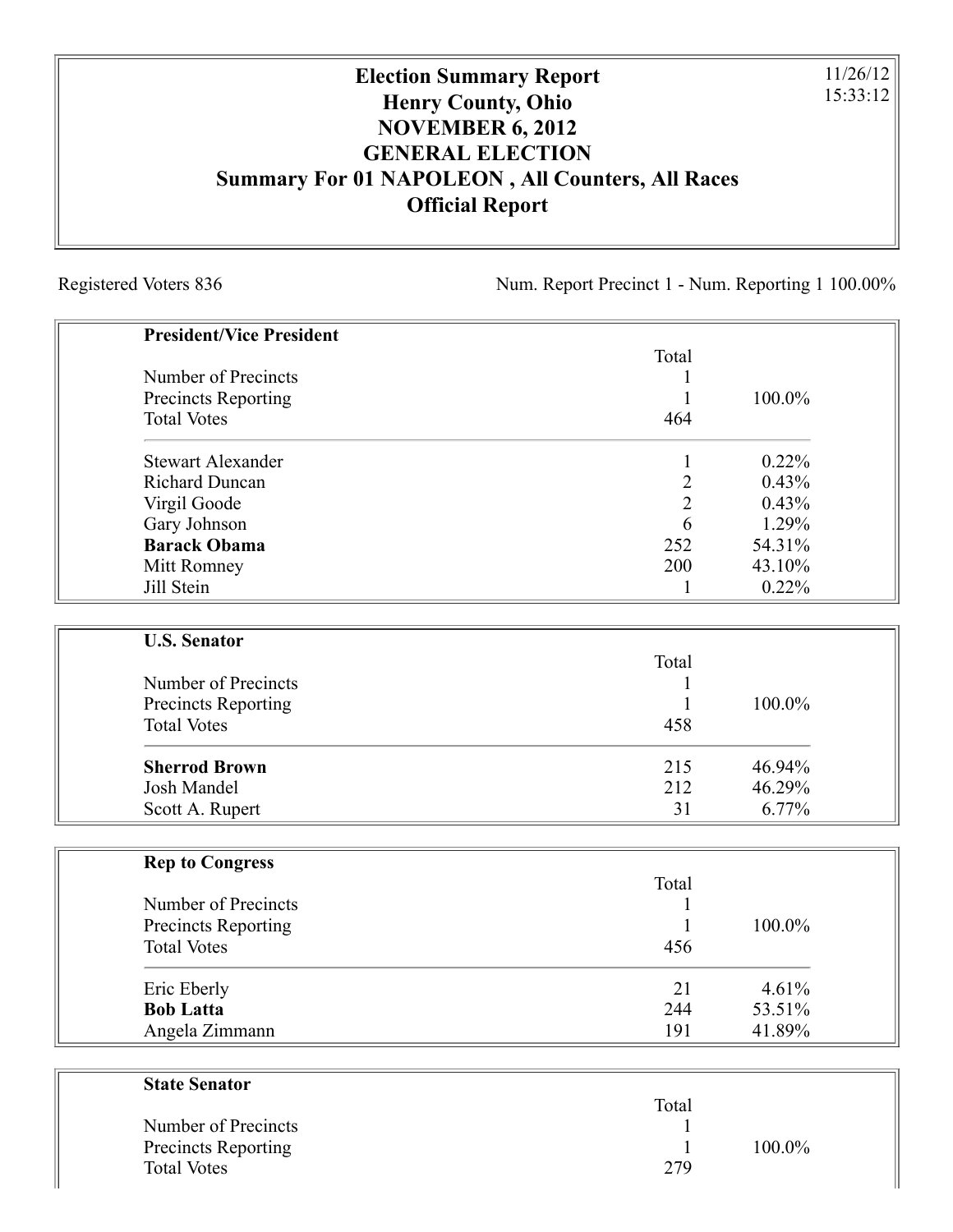| <b>Cliff Hite</b>                  | 279          | 100.00% |  |
|------------------------------------|--------------|---------|--|
|                                    |              |         |  |
| <b>State Representative</b>        | Total        |         |  |
| Number of Precincts                |              |         |  |
| Precincts Reporting                |              | 100.0%  |  |
| <b>Total Votes</b>                 | 430          |         |  |
| John H. Vanover                    | 174          | 40.47%  |  |
| Lynn R. Wachtmann                  | 256          | 59.53%  |  |
| <b>County Comm 1-2-2013</b>        |              |         |  |
|                                    | Total        |         |  |
| Number of Precincts                | 1            |         |  |
| Precincts Reporting                | 1            | 100.0%  |  |
| <b>Total Votes</b>                 | 421          |         |  |
| <b>Glenn A. Miller</b>             | 237          | 56.29%  |  |
| Richard C. Myers                   | 184          | 43.71%  |  |
|                                    |              |         |  |
| County Comm 1-3-2013               |              |         |  |
|                                    | Total        |         |  |
| Number of Precincts                |              |         |  |
| Precincts Reporting                |              | 100.0%  |  |
| <b>Total Votes</b>                 | 293          |         |  |
| <b>Robert E. Hastedt</b>           | 293          | 100.00% |  |
|                                    |              |         |  |
| <b>County Auditor</b>              | Total        |         |  |
| Number of Precincts                | $\mathbf{1}$ |         |  |
| Precincts Reporting                | 1            | 100.0%  |  |
| <b>Total Votes</b>                 | 289          |         |  |
|                                    |              |         |  |
| <b>Kevin Garringer</b>             | 289          | 100.00% |  |
|                                    |              |         |  |
| <b>Prosecuting Attorney</b>        | Total        |         |  |
| Number of Precincts                |              |         |  |
| Precincts Reporting                |              | 100.0%  |  |
| <b>Total Votes</b>                 | 317          |         |  |
|                                    |              |         |  |
| John H. Hanna                      | 317          | 100.00% |  |
|                                    |              |         |  |
| <b>Clerk of Court Common Pleas</b> | Total        |         |  |
| Number of Precincts                |              |         |  |
| Precincts Reporting                |              | 100.0%  |  |
| <b>Total Votes</b>                 | 297          |         |  |
|                                    |              |         |  |
|                                    |              |         |  |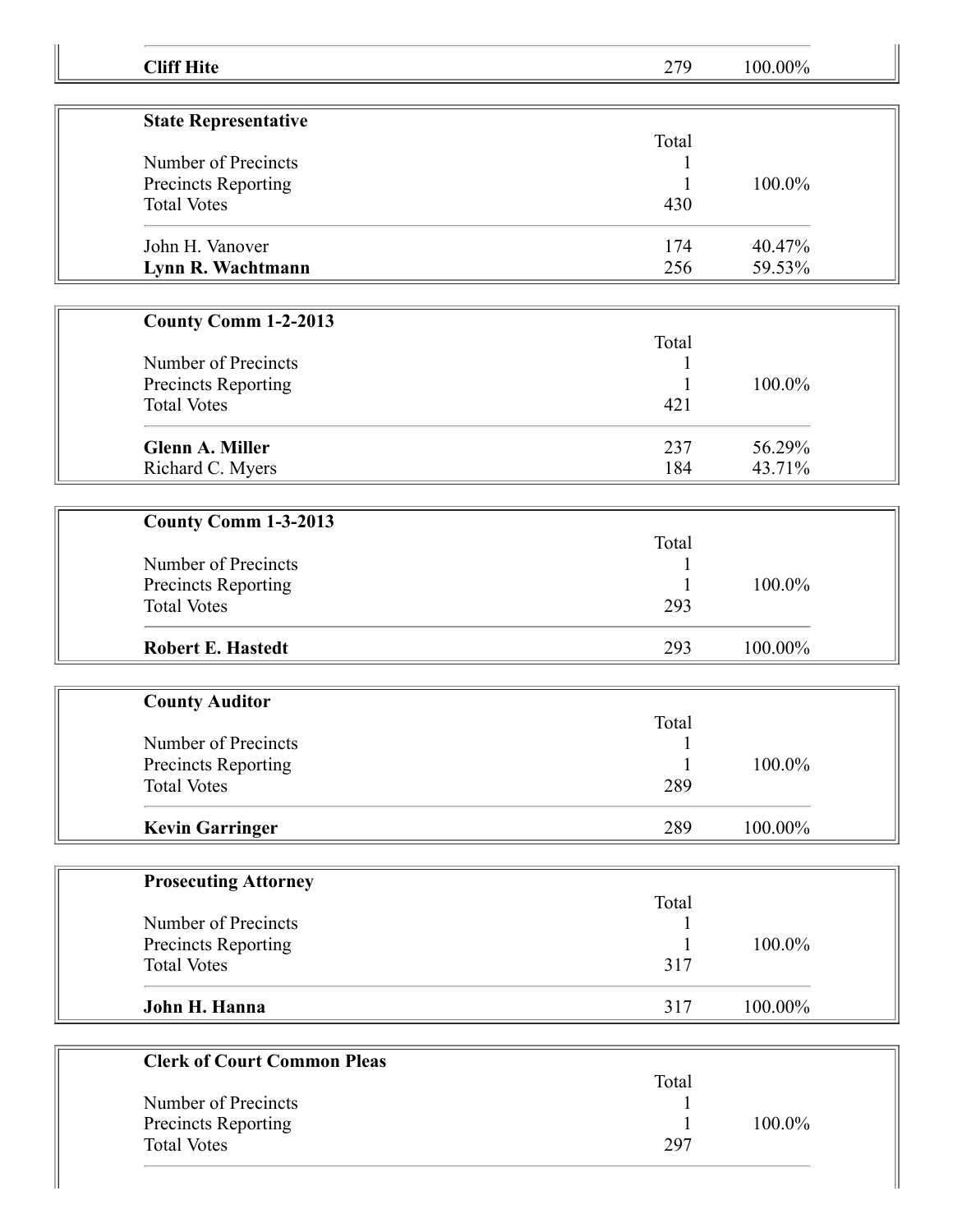| <b>Connie L. Schnitkey</b> |  |
|----------------------------|--|
|                            |  |

**Connie L. Schnitkey** 297 100.00%

| <b>Sheriff</b>             |       |        |
|----------------------------|-------|--------|
|                            | Total |        |
| Number of Precincts        |       |        |
| Precincts Reporting        |       | 100.0% |
| <b>Total Votes</b>         | 448   |        |
| <b>Michael Bodenbender</b> | 293   | 65.40% |
| John J. Nye                | 155   | 34.60% |

| <b>County Recorder</b> |       |         |
|------------------------|-------|---------|
|                        | Total |         |
| Number of Precincts    |       |         |
| Precincts Reporting    |       | 100.0%  |
| <b>Total Votes</b>     | 320   |         |
| Sara L. Myles          | 320   | 100.00% |

| <b>County Treasurer</b>    |       |        |
|----------------------------|-------|--------|
| Number of Precincts        | Total |        |
| <b>Precincts Reporting</b> |       | 100.0% |
| <b>Total Votes</b>         | 424   |        |
| Zachary T. Riley           | 168   | 39.62% |
| <b>Calvin G. Spiess</b>    | 256   | 60.38% |

| <b>County Engineer</b>   |       |         |
|--------------------------|-------|---------|
|                          | Total |         |
| Number of Precincts      |       |         |
| Precincts Reporting      |       | 100.0%  |
| <b>Total Votes</b>       | 321   |         |
| <b>Timothy J. Schumm</b> | 321   | 100.00% |

| <b>County Coroner</b>    |       |         |
|--------------------------|-------|---------|
|                          | Total |         |
| Number of Precincts      |       |         |
| Precincts Reporting      |       | 100.0%  |
| <b>Total Votes</b>       | 323   |         |
| <b>Marek Skoskiewicz</b> | 323   | 100.00% |

| <b>State Board of Education</b> |       |        |
|---------------------------------|-------|--------|
|                                 | Total |        |
| Number of Precincts             |       |        |
| Precincts Reporting             |       | 100.0% |
| <b>Total Votes</b>              | 311   |        |
| <b>Stanley Jackson</b>          | 103   | 33.12% |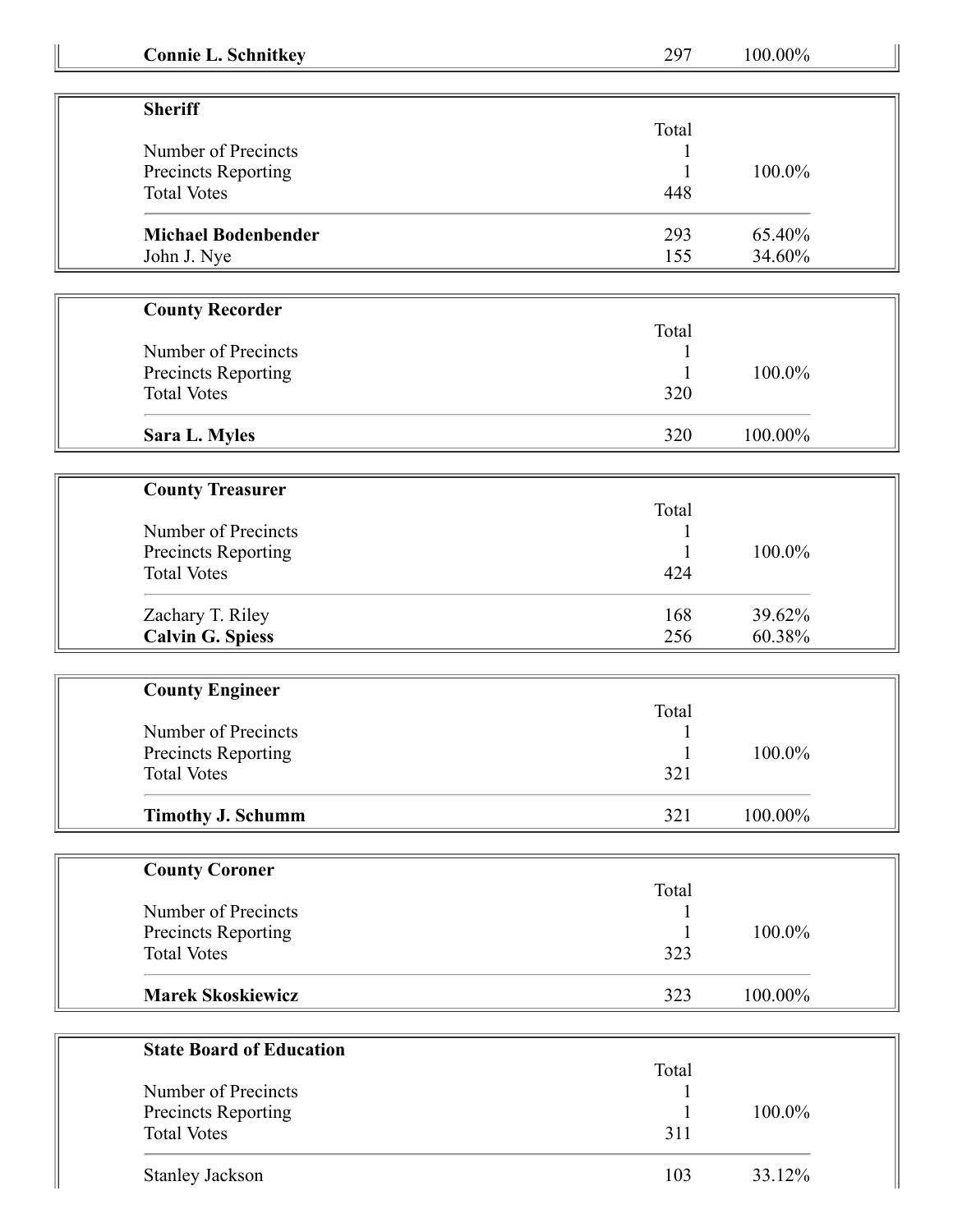| <b>Ann E. Jacobs</b>              | 208   | 66.88%  |  |
|-----------------------------------|-------|---------|--|
|                                   |       |         |  |
| Justice Sup Crt 1-1-2013          |       |         |  |
|                                   | Total |         |  |
| Number of Precincts               |       |         |  |
| Precincts Reporting               |       | 100.0%  |  |
| <b>Total Votes</b>                | 346   |         |  |
|                                   |       |         |  |
| <b>Terrence O"Donnell</b>         | 264   | 76.30%  |  |
| Mike Skindell                     | 82    | 23.70%  |  |
|                                   |       |         |  |
|                                   |       |         |  |
| Justice Sup Crt 1-2-2013          |       |         |  |
|                                   | Total |         |  |
| Number of Precincts               |       |         |  |
| Precincts Reporting               | 1     | 100.0%  |  |
| <b>Total Votes</b>                | 341   |         |  |
|                                   |       |         |  |
| <b>Robert R. Cupp</b>             | 178   | 52.20%  |  |
| William M. O'Neill                | 163   | 47.80%  |  |
|                                   |       |         |  |
| <b>Justice Sup Crt 12-31-2014</b> |       |         |  |
|                                   | Total |         |  |
| Number of Precincts               |       |         |  |
| Precincts Reporting               |       | 100.0%  |  |
| <b>Total Votes</b>                | 329   |         |  |
|                                   |       |         |  |
| <b>Yvette McGee Brown</b>         | 121   | 36.78%  |  |
| <b>Sharon L. Kennedy</b>          | 208   | 63.22%  |  |
|                                   |       |         |  |
|                                   |       |         |  |
| <b>Judge of Court of Appeals</b>  | Total |         |  |
| Number of Precincts               |       |         |  |
|                                   |       |         |  |
| Precincts Reporting               |       | 100.0%  |  |
| <b>Total Votes</b>                | 288   |         |  |
| John R. Willamowski               | 288   | 100.00% |  |
|                                   |       |         |  |
|                                   |       |         |  |
| <b>State Issue 1</b>              |       |         |  |
|                                   | Total |         |  |
| Number of Precincts               |       |         |  |
| Precincts Reporting               |       | 100.0%  |  |
| <b>Total Votes</b>                | 424   |         |  |
|                                   |       |         |  |
| <b>YES</b>                        | 147   | 34.67%  |  |
| NO                                | 277   | 65.33%  |  |
|                                   |       |         |  |
| <b>State Issue 2</b>              |       |         |  |
|                                   | Total |         |  |
| Number of Precincts               |       |         |  |
| Precincts Reporting               |       | 100.0%  |  |

Total Votes 418

 $\begin{array}{ccc} 1 & 100.0\% \\ 418 & \end{array}$